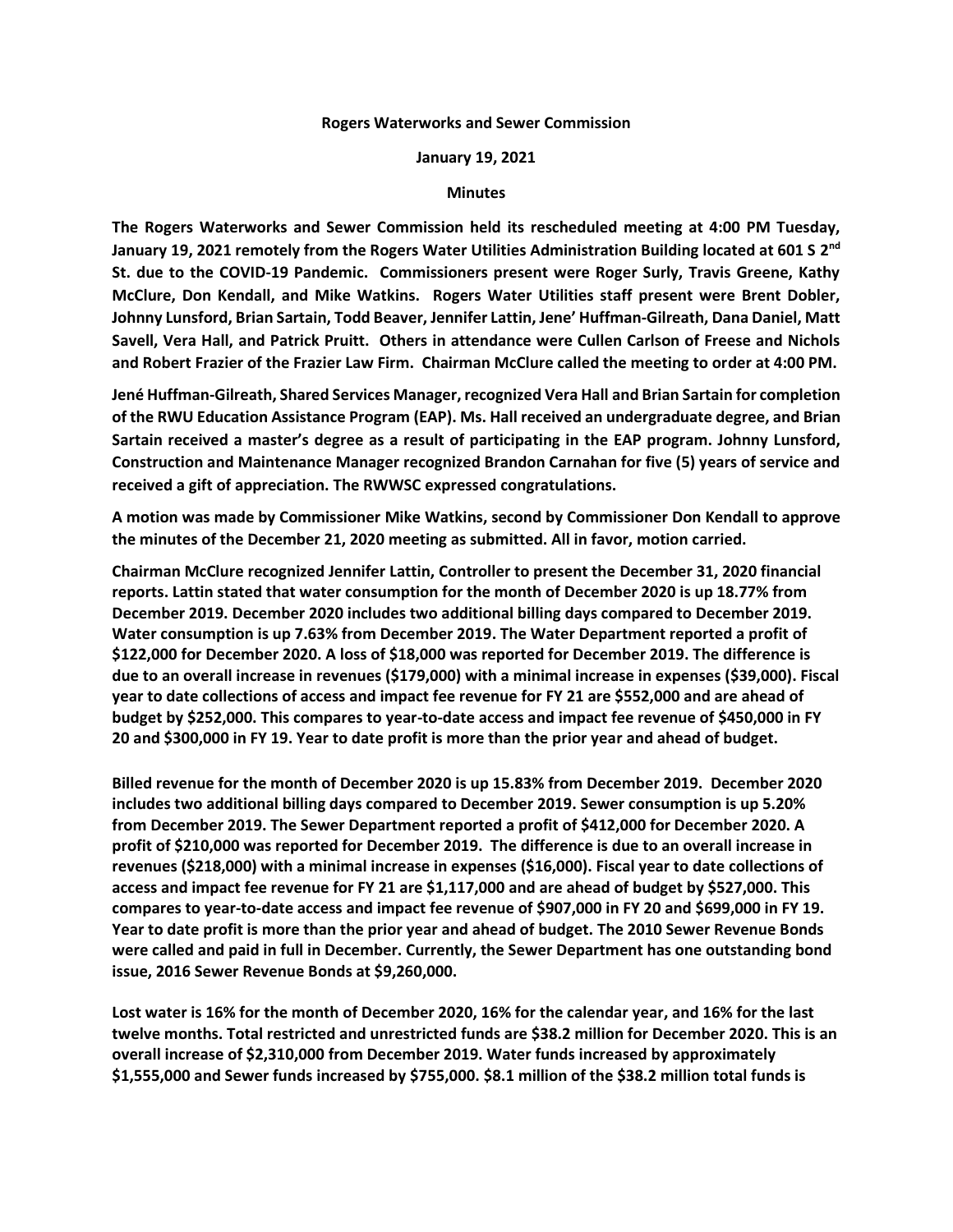**restricted for specific use such as debt service, meter deposits, access and impact fees, and depreciation.** 

**The RWU lobby remains closed with all business being conducted over the phone, via email, online, and in the drive-through. The number of accounts disconnected for non-payment is 247 for December 2020. In December 2019, the number of accounts disconnect was 276. The process for hiring an additional CSR team member is ongoing.** 

**Chairman McClure recognized Brian Sartain, Utility Engineer for the December engineering report. Engineering had a busy month in plan review with strong construction activity. Some new plan submittals in December included Oak St. – 28th to 2nd (city project), Dixie Patio Homes, Everest Multifamily (apartments), 1st Baptist Church expansion, and residential / commercial sewer extensions. Project distribution is spread evenly throughout the City, with infill and redevelopment occurring. For utility projects, three projects that were in construction were completed in December, with 9th & 10th Street (Persimmon to Walnut) still under construction. The downtown utilities study is being reviewed by ADH. Train 2 rehab will be started in February. The 11th St. tank coating plans & specifications are being reviewed by a 3rd party consultant. The Pine St. & Pearl St. waterline replacements plans are at about 90%. Plans will be sent out to bid with the Osage & Seneca waterline relocations and the Moberly Metering Station Re-commissioning, likely in March. The wastewater master plan continues to move forward, and Freese & Nichols will be providing an update later in the meeting. Garver continues to work on the water master plan update, and several other projects are in the design phase. Schedules for several city street projects have not progressed, with Pleasant Grove Rd. being delayed by utility conflicts at the proposed Hwy 112 roundabout. Arkansas Street Gateway is moving forward with utility construction nearly complete along some portions of the project. JB Hunt Dr. and 28th Pl. plans are ready for bid, but a bid date has not been established. The Walnut widening project is in the acquisition phase and utility work is not expected for several months.**

**Chairman McClure recognized Todd Beaver, RPCF Manager to present the December RPCF Reports. Beaver reported that the industrial pretreatment and FOG programs are proceeding at a good pace in spite of administrative challenges from COVID-19. There were no violations or significant events of note in December. One employee transferred from RPCF to field operations as a promotion, leaving an available staff position open. There were notable levels of Inflow and Infiltration (I&I) compared to the amount of rainfall in December. RPCF staff is coordinating with other RWU departments and discussing methods to address this concern. There were no questions.** 

**Chairman McClure recognized Johnny Lunsford, Construction and Maintenance Manager to present the December Operations Report. As mentioned by Jennifer earlier, new construction and development is strong in the area, which we believe to be driven by developers attempting to complete construction for their own tax purposes. Regarding field operations, several water breaks have occurred throughout the water system. On average in recent weeks, RWU receives notice of one to two water breaks a day in varying parts of town. At this time, RWU is unsure as to the driving factor(s) causing the recent increase in water breaks. RWU teams continue to work in segregated pods and striving to remain healthy. If employees are required to enter common areas, employees are wearing masks and maintaining six foot distance. Furthermore, employees are also not allowed to ride in the same vehicles. There were no questions.**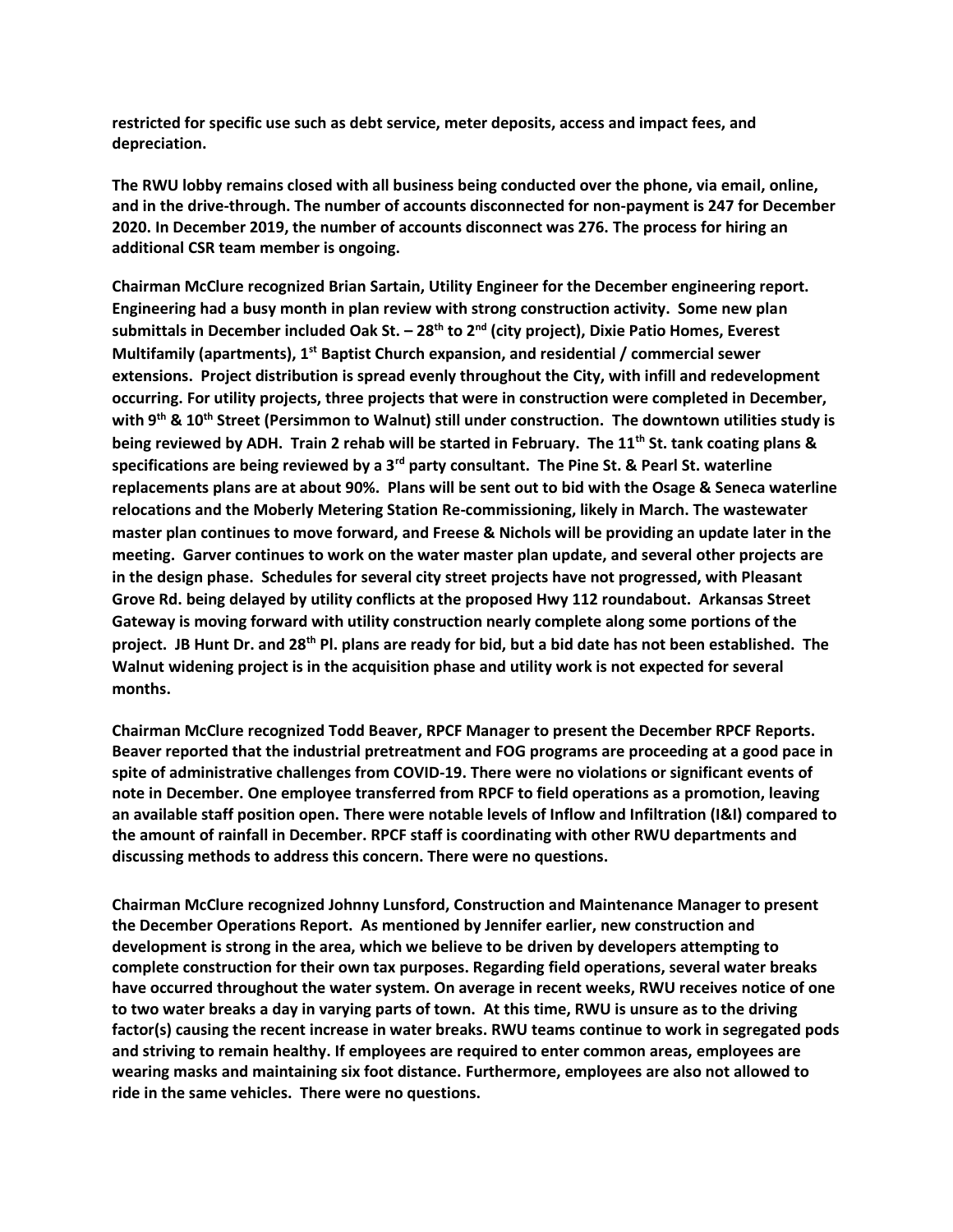**Chairman McClure recognized Brian Sartain and Cullen Carlson from Freese and Nichols to present an update of the status of the wastewater master plan update, which includes flow projections, collection system analysis, and Rogers Pollution Control Facility condition assessment as well as biological and hydraulic capacity analysis. There were no questions following the presentation.**

**Chairman McClure recognized Dana Daniel, HR Manager, to present Resolution No. 21-01 approving additional COVID-19 Emergency Paid Sick Leave. Three key points created the need for this resolution. 1. The Federal mandated Covid Leave expired 12/31/20. 2. Extending this leave would provide affected employees with income while they are required to quarantine. 3. The leave provided by this resolution would eliminate an employee having to decide if they should stay home and quarantine or return to work in order to provide for their families. Motion was made by Commissioner Mike Watkins, second by Commissioner Don Kendall to approve Resolution 21-01 with exhibit 1 attached. All in favor, motion carried.** 

**Chairman McClure recognized Todd Beaver, RPCF Manager, to request an additional staff member at the Rogers Pollution Control Plant (RPCF). The request of an additional Plant Operations Technician is due to the increased manhours needed to operate the sludge dryer for 7 days a week. Calendar year effect of salaries and benefits is \$46,000; fiscal year 21 effect is estimated to be \$20,000. The requested position is not included in the FY 21 budget, but current funds are sufficient. A current candidate is available to start if the request is approved. Motion was made by Commissioner Travis Greene, second by Commissioner Mike Watkins to approve the additional staff member at RPCF. All in favor, motion carried.** 

B**rent Dobler, Utility Superintendent, requested approval for renewal of the USGS Osage Creek Monitoring Joint Funding Contract. The agreement maintains operation of the Osage Creek water quality meter and storm event sampling. The amount is \$41,000 and will be a cost share with the City of Rogers to reimburse fifty (50) percent of the cost not to exceed \$20,500. Commissioner Don Kendall inquired whether this is the same annual USGS contract as in prior years. Dobler responded that it is. Motion was made by Commissioner Don Kendall, second by Commissioner Travis Greene to approve the USGS Osage Creek Monitoring Joint Funding Contract. All in favor, motion carried.** 

**Chairman McClure recognized Brian Sartain, Utility Engineer, to present a motion to approve an architectural contract for a new field operations facility and administration building. The scope of preliminary services as outlined in the contract will be the schematic design phase services including programming, planning, and concept plans. Staff requests the approval of the proposed agreement with Hight Jackson Associates to provide schematic design phase services at an hourly rate not to exceed \$47,500 for the schematic design phase. Staff also requests permission to negotiate the final form and content of the agreement. Commissioner Don Kendall made a motion to approve, with a second by Commissioner Mike Watkins. All in favor, motion approved.**

**Chairman McClure announced that her two (2) yr term as Chairman of the RWWSC has been fulfilled. Commissioner Travis Greene nominated Commissioner Mike Watkins for the Chairman position and Commissioner Don Kendall second the motion. Commissioner Mike Watkins accepted and will fill the two (2) yr term as Chairman of the RWWSC. All in favor, motion carried.**